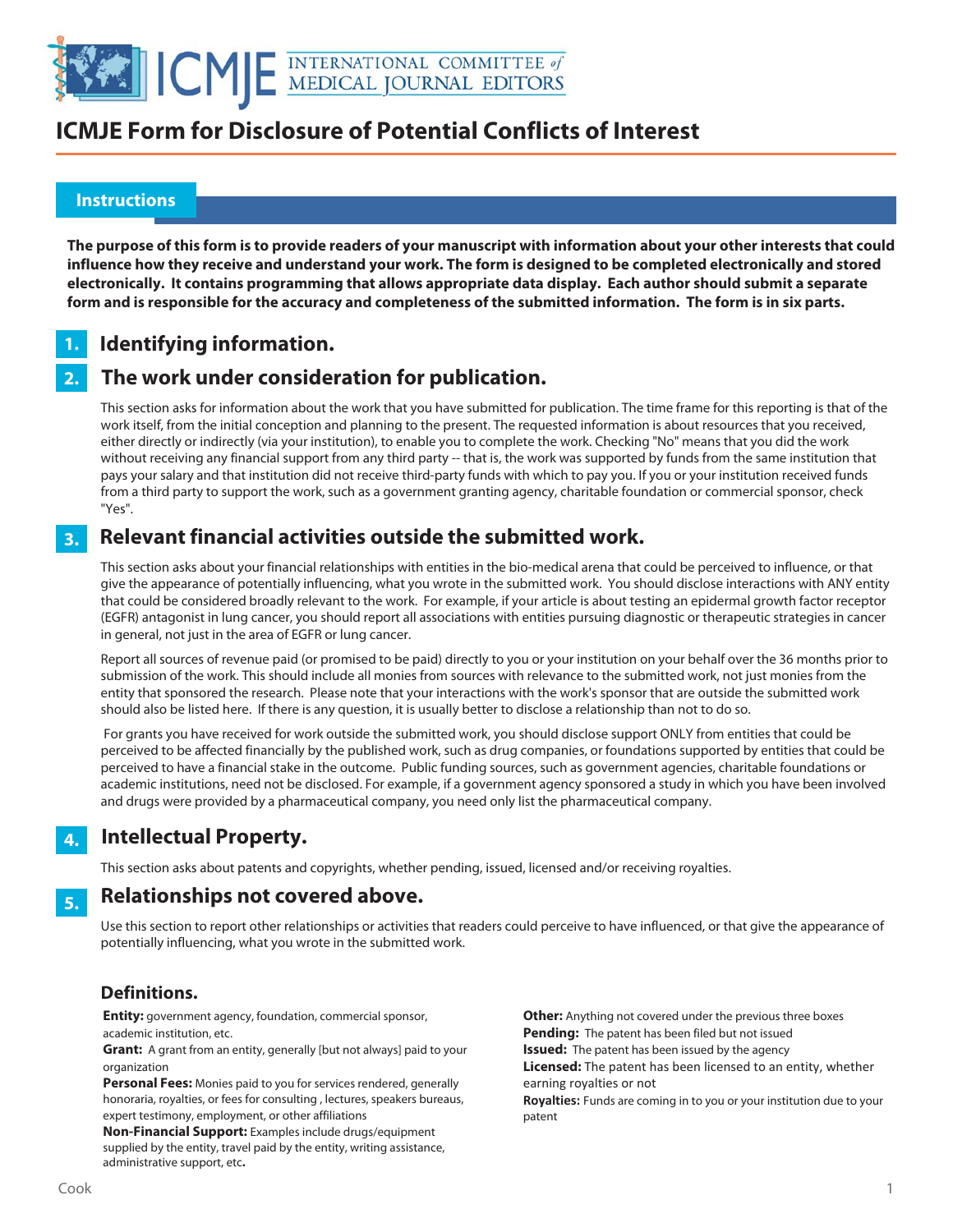

| <b>Section 1.</b>                      | <b>Identifying Information</b>                    |                                |                                                                                                                            |  |
|----------------------------------------|---------------------------------------------------|--------------------------------|----------------------------------------------------------------------------------------------------------------------------|--|
| 1. Given Name (First Name)<br>Courtney |                                                   | 2. Surname (Last Name)<br>Cook | 3. Date<br>07-June-2017                                                                                                    |  |
| 4. Are you the corresponding author?   |                                                   | $\sqrt{ N_{0}}$<br>Yes         | Corresponding Author's Name<br>Jake Checketts                                                                              |  |
| 5. Manuscript Title<br>from bias?      |                                                   |                                | Are adequate measures being taken to ensure orthopaedic Clinical Practice Guidelines and Appropriate Use Criteria are free |  |
| JBJS-D-17-00184R2                      | 6. Manuscript Identifying Number (if you know it) |                                |                                                                                                                            |  |

# **The Work Under Consideration for Publication**

Did you or your institution **at any time** receive payment or services from a third party (government, commercial, private foundation, etc.) for any aspect of the submitted work (including but not limited to grants, data monitoring board, study design, manuscript preparation, statistical analysis, etc.)?

Are there any relevant conflicts of interest?  $\Box$  Yes  $\Box$  No

|  | ۰. |  |
|--|----|--|
|  |    |  |

# **Relevant financial activities outside the submitted work. Section 3. Relevant financial activities outset**

Place a check in the appropriate boxes in the table to indicate whether you have financial relationships (regardless of amount of compensation) with entities as described in the instructions. Use one line for each entity; add as many lines as you need by clicking the "Add +" box. You should report relationships that were **present during the 36 months prior to publication**.

Are there any relevant conflicts of interest?  $\Box$  Yes  $\Box$  No

# **Intellectual Property -- Patents & Copyrights**

Do you have any patents, whether planned, pending or issued, broadly relevant to the work?  $\vert \ \vert$  Yes  $\vert \sqrt{\vert N}$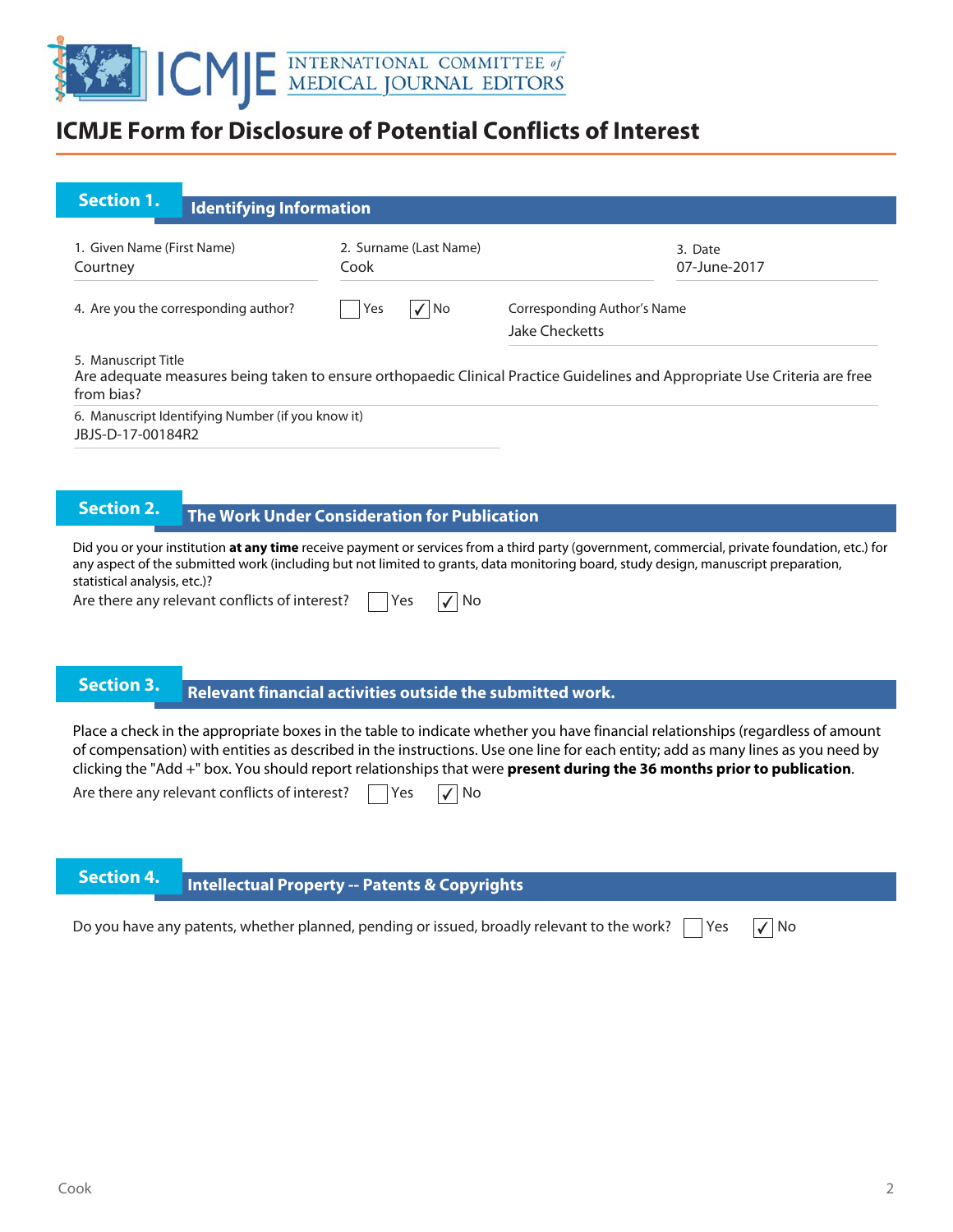

# **Section 5.** Relationships not covered above

Are there other relationships or activities that readers could perceive to have influenced, or that give the appearance of potentially influencing, what you wrote in the submitted work?

Yes, the following relationships/conditions/circumstances are present (explain below):

 $\sqrt{\ }$  No other relationships/conditions/circumstances that present a potential conflict of interest

At the time of manuscript acceptance, journals will ask authors to confirm and, if necessary, update their disclosure statements. On occasion, journals may ask authors to disclose further information about reported relationships.

# **Section 6. Disclosure Statement**

Based on the above disclosures, this form will automatically generate a disclosure statement, which will appear in the box below.

Ms. Cook has nothing to disclose.

## **Evaluation and Feedback**

Please visit http://www.icmje.org/cgi-bin/feedback to provide feedback on your experience with completing this form.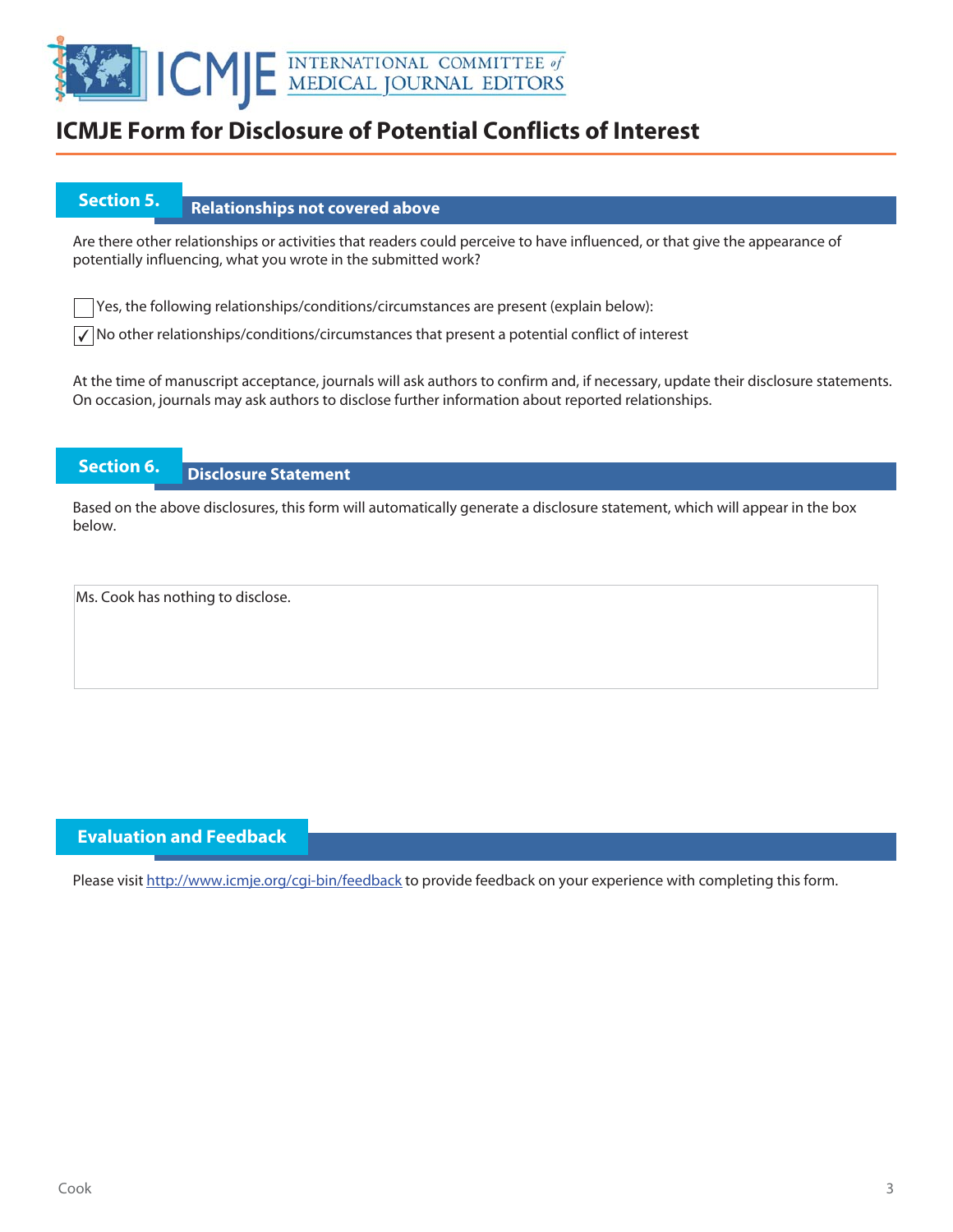

## **Instructions**

 

> **The purpose of this form is to provide readers of your manuscript with information about your other interests that could influence how they receive and understand your work. The form is designed to be completed electronically and stored electronically. It contains programming that allows appropriate data display. Each author should submit a separate form and is responsible for the accuracy and completeness of the submitted information. The form is in six parts.**

### **Identifying information. 1.**

### **The work under consideration for publication. 2.**

This section asks for information about the work that you have submitted for publication. The time frame for this reporting is that of the work itself, from the initial conception and planning to the present. The requested information is about resources that you received, either directly or indirectly (via your institution), to enable you to complete the work. Checking "No" means that you did the work without receiving any financial support from any third party -- that is, the work was supported by funds from the same institution that pays your salary and that institution did not receive third-party funds with which to pay you. If you or your institution received funds from a third party to support the work, such as a government granting agency, charitable foundation or commercial sponsor, check "Yes".

### **Relevant financial activities outside the submitted work. 3.**

This section asks about your financial relationships with entities in the bio-medical arena that could be perceived to influence, or that give the appearance of potentially influencing, what you wrote in the submitted work. You should disclose interactions with ANY entity that could be considered broadly relevant to the work. For example, if your article is about testing an epidermal growth factor receptor (EGFR) antagonist in lung cancer, you should report all associations with entities pursuing diagnostic or therapeutic strategies in cancer in general, not just in the area of EGFR or lung cancer.

Report all sources of revenue paid (or promised to be paid) directly to you or your institution on your behalf over the 36 months prior to submission of the work. This should include all monies from sources with relevance to the submitted work, not just monies from the entity that sponsored the research. Please note that your interactions with the work's sponsor that are outside the submitted work should also be listed here. If there is any question, it is usually better to disclose a relationship than not to do so.

 For grants you have received for work outside the submitted work, you should disclose support ONLY from entities that could be perceived to be affected financially by the published work, such as drug companies, or foundations supported by entities that could be perceived to have a financial stake in the outcome. Public funding sources, such as government agencies, charitable foundations or academic institutions, need not be disclosed. For example, if a government agency sponsored a study in which you have been involved and drugs were provided by a pharmaceutical company, you need only list the pharmaceutical company.

### **Intellectual Property. 4.**

This section asks about patents and copyrights, whether pending, issued, licensed and/or receiving royalties.

### **Relationships not covered above. 5.**

Use this section to report other relationships or activities that readers could perceive to have influenced, or that give the appearance of potentially influencing, what you wrote in the submitted work.

## **Definitions.**

**Entity:** government agency, foundation, commercial sponsor, academic institution, etc.

**Grant:** A grant from an entity, generally [but not always] paid to your organization

**Personal Fees:** Monies paid to you for services rendered, generally honoraria, royalties, or fees for consulting , lectures, speakers bureaus, expert testimony, employment, or other affiliations

**Non-Financial Support:** Examples include drugs/equipment supplied by the entity, travel paid by the entity, writing assistance, administrative support, etc**.**

**Other:** Anything not covered under the previous three boxes **Pending:** The patent has been filed but not issued **Issued:** The patent has been issued by the agency **Licensed:** The patent has been licensed to an entity, whether earning royalties or not

**Royalties:** Funds are coming in to you or your institution due to your patent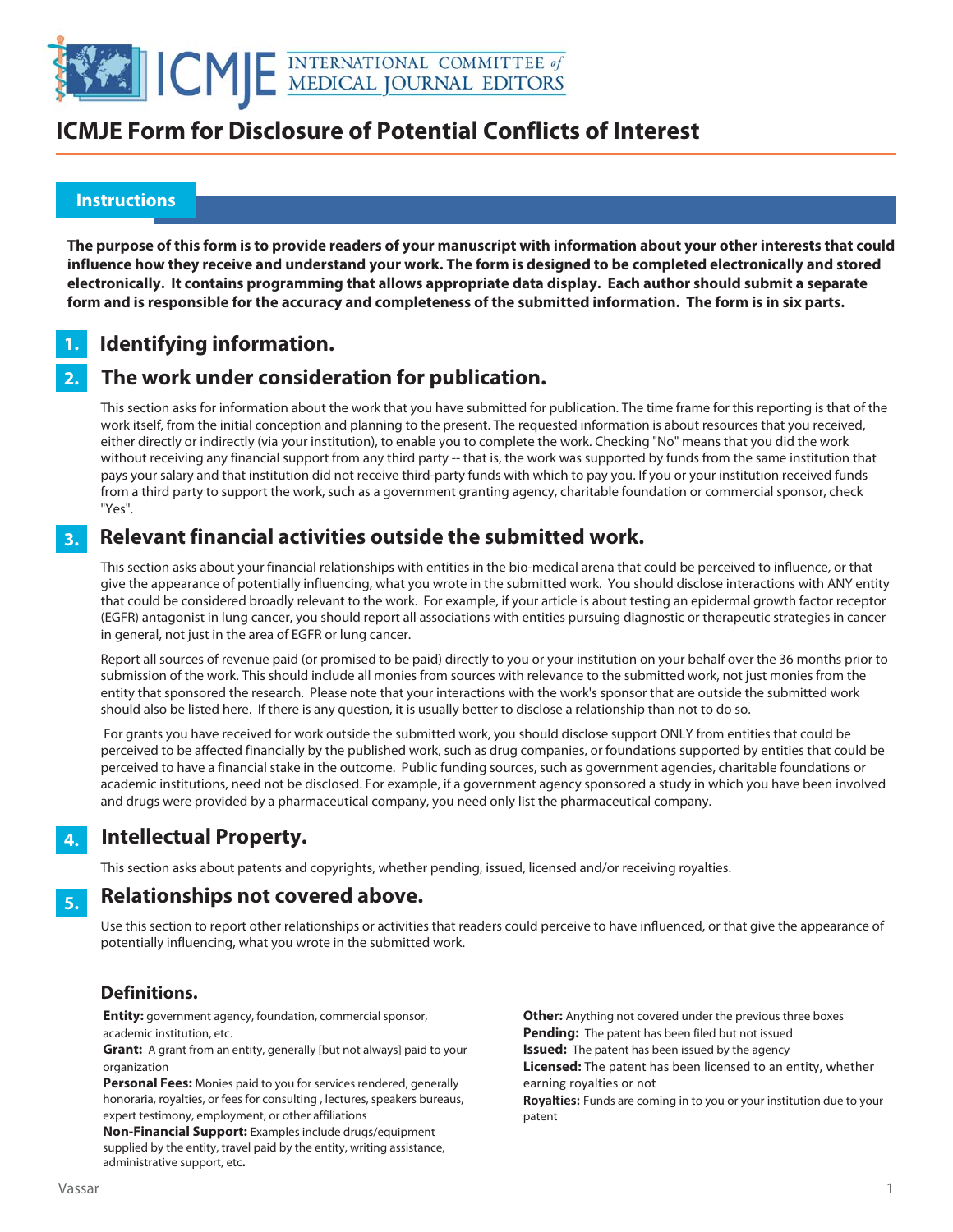

| <b>Section 1.</b>                     | <b>Identifying Information</b>                    |                                  |                                                                                                                            |
|---------------------------------------|---------------------------------------------------|----------------------------------|----------------------------------------------------------------------------------------------------------------------------|
| 1. Given Name (First Name)<br>Matthew |                                                   | 2. Surname (Last Name)<br>Vassar | 3. Date<br>07-June-2017                                                                                                    |
|                                       | 4. Are you the corresponding author?              | $\sqrt{ N}$<br>Yes               | Corresponding Author's Name<br>Jake Checketts                                                                              |
| 5. Manuscript Title<br>from bias?     |                                                   |                                  | Are adequate measures being taken to ensure orthopaedic Clinical Practice Guidelines and Appropriate Use Criteria are free |
| JBJS-D-17-00184R2                     | 6. Manuscript Identifying Number (if you know it) |                                  |                                                                                                                            |

# **The Work Under Consideration for Publication**

Did you or your institution **at any time** receive payment or services from a third party (government, commercial, private foundation, etc.) for any aspect of the submitted work (including but not limited to grants, data monitoring board, study design, manuscript preparation, statistical analysis, etc.)?

Are there any relevant conflicts of interest?  $\Box$  Yes  $\Box$  No

|  | ۰.<br>., |  |
|--|----------|--|
|  |          |  |

# **Rection 3.** Relevant financial activities outside the submitted work.

Place a check in the appropriate boxes in the table to indicate whether you have financial relationships (regardless of amount of compensation) with entities as described in the instructions. Use one line for each entity; add as many lines as you need by clicking the "Add +" box. You should report relationships that were **present during the 36 months prior to publication**.

Are there any relevant conflicts of interest?  $\Box$  Yes  $\Box$  No

# **Intellectual Property -- Patents & Copyrights**

Do you have any patents, whether planned, pending or issued, broadly relevant to the work?  $\vert \ \vert$  Yes  $\vert \sqrt{\vert N}$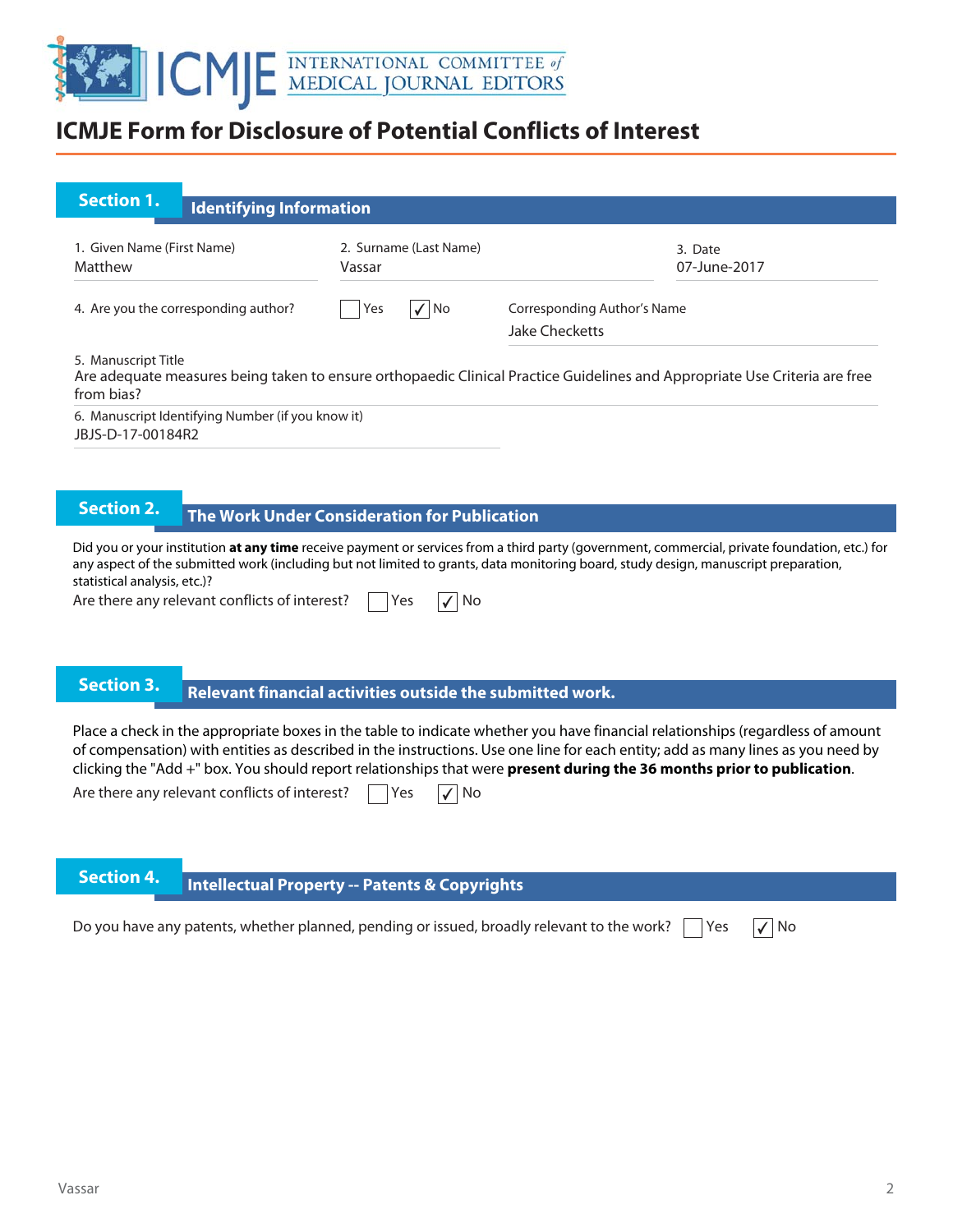

# **Section 5.** Relationships not covered above

Are there other relationships or activities that readers could perceive to have influenced, or that give the appearance of potentially influencing, what you wrote in the submitted work?

Yes, the following relationships/conditions/circumstances are present (explain below):

 $\sqrt{\ }$  No other relationships/conditions/circumstances that present a potential conflict of interest

At the time of manuscript acceptance, journals will ask authors to confirm and, if necessary, update their disclosure statements. On occasion, journals may ask authors to disclose further information about reported relationships.

# **Section 6. Disclosure Statement**

Based on the above disclosures, this form will automatically generate a disclosure statement, which will appear in the box below.

Dr. Vassar has nothing to disclose.

## **Evaluation and Feedback**

Please visit http://www.icmje.org/cgi-bin/feedback to provide feedback on your experience with completing this form.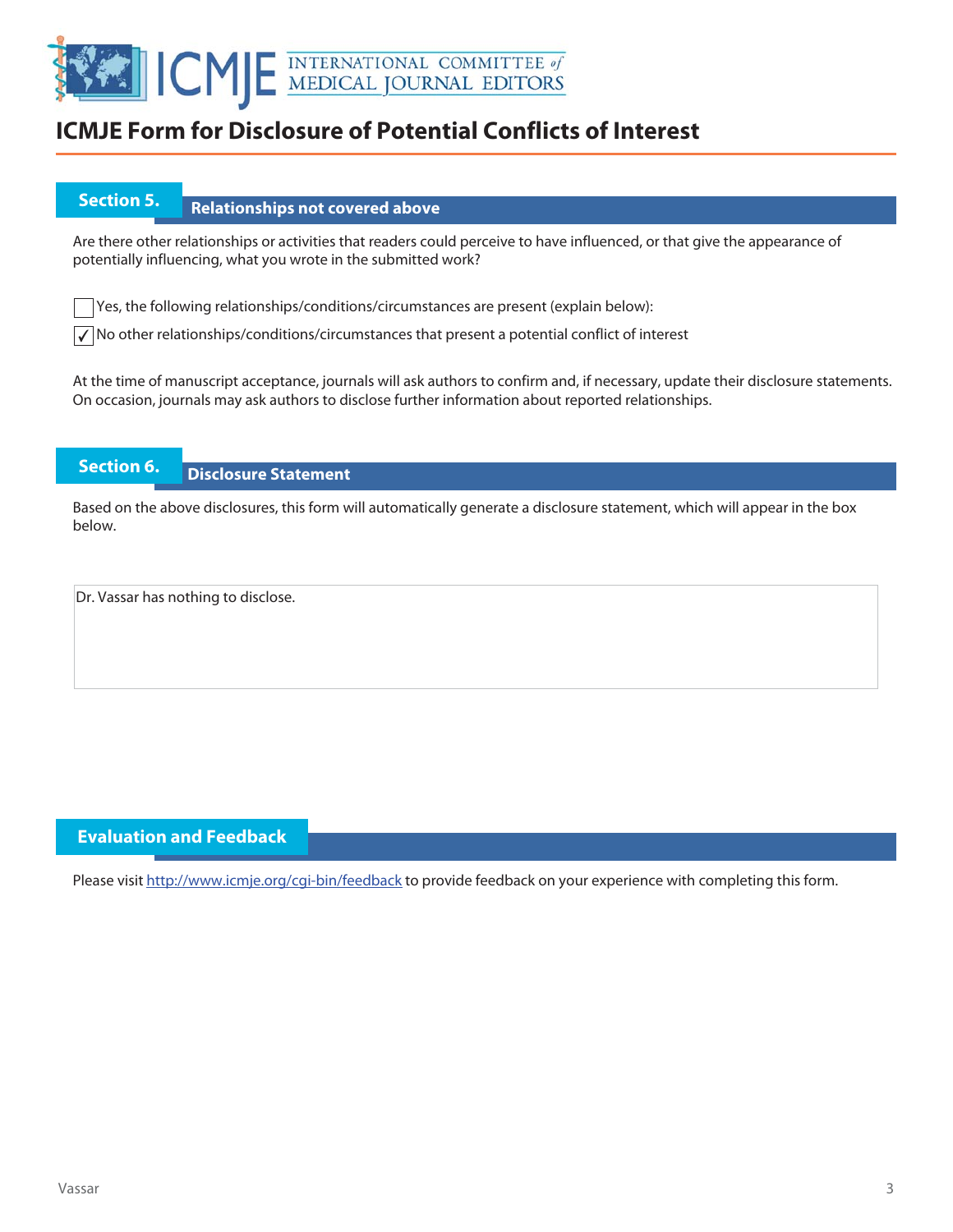

## **Instructions**

 

> **The purpose of this form is to provide readers of your manuscript with information about your other interests that could influence how they receive and understand your work. The form is designed to be completed electronically and stored electronically. It contains programming that allows appropriate data display. Each author should submit a separate form and is responsible for the accuracy and completeness of the submitted information. The form is in six parts.**

### **Identifying information. 1.**

### **The work under consideration for publication. 2.**

This section asks for information about the work that you have submitted for publication. The time frame for this reporting is that of the work itself, from the initial conception and planning to the present. The requested information is about resources that you received, either directly or indirectly (via your institution), to enable you to complete the work. Checking "No" means that you did the work without receiving any financial support from any third party -- that is, the work was supported by funds from the same institution that pays your salary and that institution did not receive third-party funds with which to pay you. If you or your institution received funds from a third party to support the work, such as a government granting agency, charitable foundation or commercial sponsor, check "Yes".

### **Relevant financial activities outside the submitted work. 3.**

This section asks about your financial relationships with entities in the bio-medical arena that could be perceived to influence, or that give the appearance of potentially influencing, what you wrote in the submitted work. You should disclose interactions with ANY entity that could be considered broadly relevant to the work. For example, if your article is about testing an epidermal growth factor receptor (EGFR) antagonist in lung cancer, you should report all associations with entities pursuing diagnostic or therapeutic strategies in cancer in general, not just in the area of EGFR or lung cancer.

Report all sources of revenue paid (or promised to be paid) directly to you or your institution on your behalf over the 36 months prior to submission of the work. This should include all monies from sources with relevance to the submitted work, not just monies from the entity that sponsored the research. Please note that your interactions with the work's sponsor that are outside the submitted work should also be listed here. If there is any question, it is usually better to disclose a relationship than not to do so.

 For grants you have received for work outside the submitted work, you should disclose support ONLY from entities that could be perceived to be affected financially by the published work, such as drug companies, or foundations supported by entities that could be perceived to have a financial stake in the outcome. Public funding sources, such as government agencies, charitable foundations or academic institutions, need not be disclosed. For example, if a government agency sponsored a study in which you have been involved and drugs were provided by a pharmaceutical company, you need only list the pharmaceutical company.

### **Intellectual Property. 4.**

This section asks about patents and copyrights, whether pending, issued, licensed and/or receiving royalties.

### **Relationships not covered above. 5.**

Use this section to report other relationships or activities that readers could perceive to have influenced, or that give the appearance of potentially influencing, what you wrote in the submitted work.

## **Definitions.**

**Entity:** government agency, foundation, commercial sponsor, academic institution, etc.

**Grant:** A grant from an entity, generally [but not always] paid to your organization

**Personal Fees:** Monies paid to you for services rendered, generally honoraria, royalties, or fees for consulting , lectures, speakers bureaus, expert testimony, employment, or other affiliations

**Non-Financial Support:** Examples include drugs/equipment supplied by the entity, travel paid by the entity, writing assistance, administrative support, etc**.**

**Other:** Anything not covered under the previous three boxes **Pending:** The patent has been filed but not issued **Issued:** The patent has been issued by the agency **Licensed:** The patent has been licensed to an entity, whether earning royalties or not

**Royalties:** Funds are coming in to you or your institution due to your patent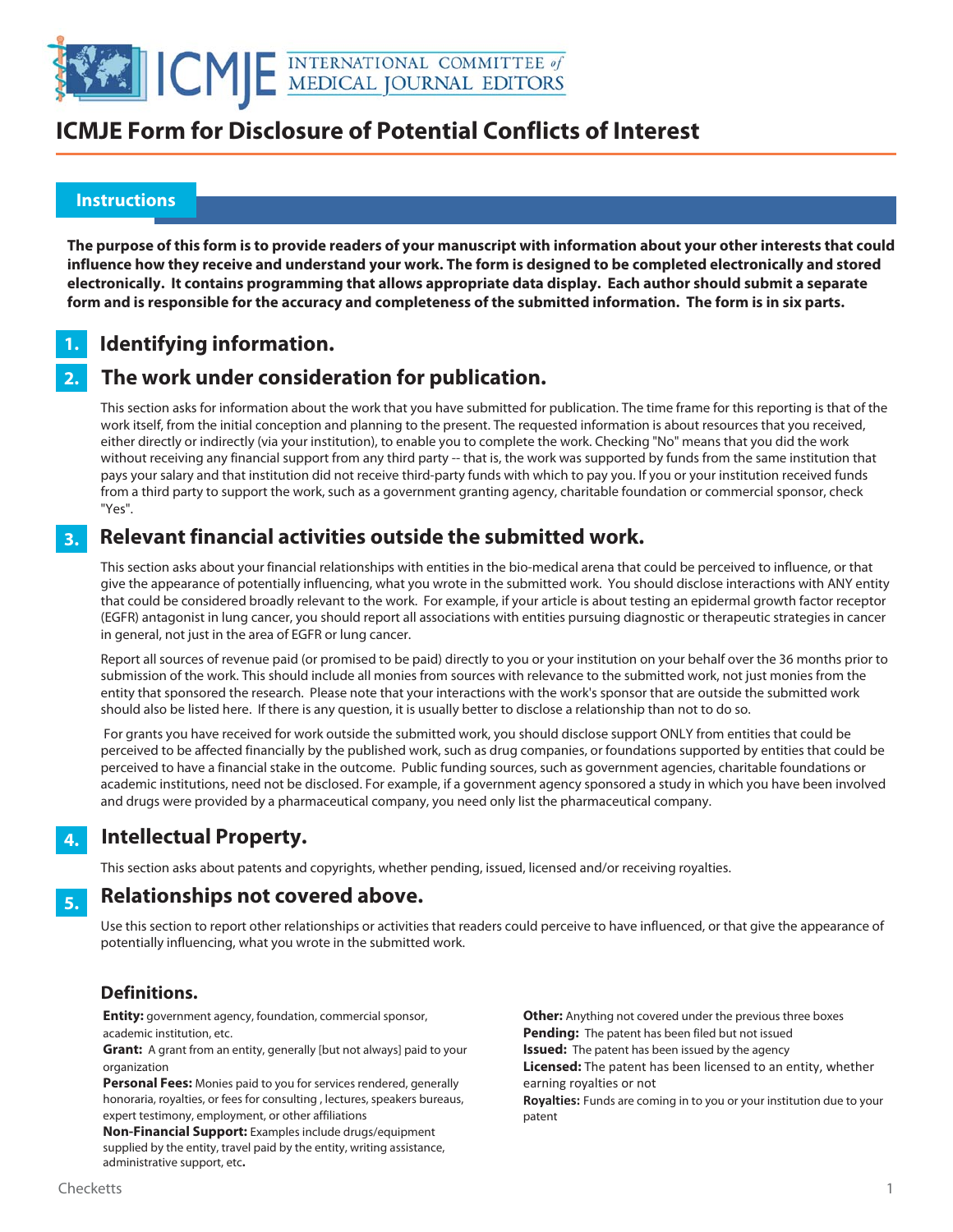

| <b>Section 1.</b>                  | <b>Identifying Information</b>       |                                            |                         |  |
|------------------------------------|--------------------------------------|--------------------------------------------|-------------------------|--|
| 1. Given Name (First Name)<br>Jake |                                      | 2. Surname (Last Name)<br><b>Checketts</b> | 3. Date<br>07-June-2017 |  |
|                                    | 4. Are you the corresponding author? | $\sqrt{}$<br>Yes<br>No                     |                         |  |
| 5. Manuscript Title                |                                      |                                            |                         |  |

Are adequate measures being taken to ensure orthopaedic Clinical Practice Guidelines and Appropriate Use Criteria are free from bias?

6. Manuscript Identifying Number (if you know it)

JBJS-D-17-00184R2

# **The Work Under Consideration for Publication**

Did you or your institution **at any time** receive payment or services from a third party (government, commercial, private foundation, etc.) for any aspect of the submitted work (including but not limited to grants, data monitoring board, study design, manuscript preparation, statistical analysis, etc.)?

Are there any relevant conflicts of interest?  $\Box$  Yes

|  | ۰.<br>× |
|--|---------|
|--|---------|

# **Relevant financial activities outside the submitted work. Section 3. Relevant financial activities outset**

Place a check in the appropriate boxes in the table to indicate whether you have financial relationships (regardless of amount of compensation) with entities as described in the instructions. Use one line for each entity; add as many lines as you need by clicking the "Add +" box. You should report relationships that were **present during the 36 months prior to publication**.

Are there any relevant conflicts of interest?  $\Box$  Yes  $\Box$  No

# **Intellectual Property -- Patents & Copyrights**

Do you have any patents, whether planned, pending or issued, broadly relevant to the work?  $\vert \ \vert$  Yes  $\vert \sqrt{\vert N}$